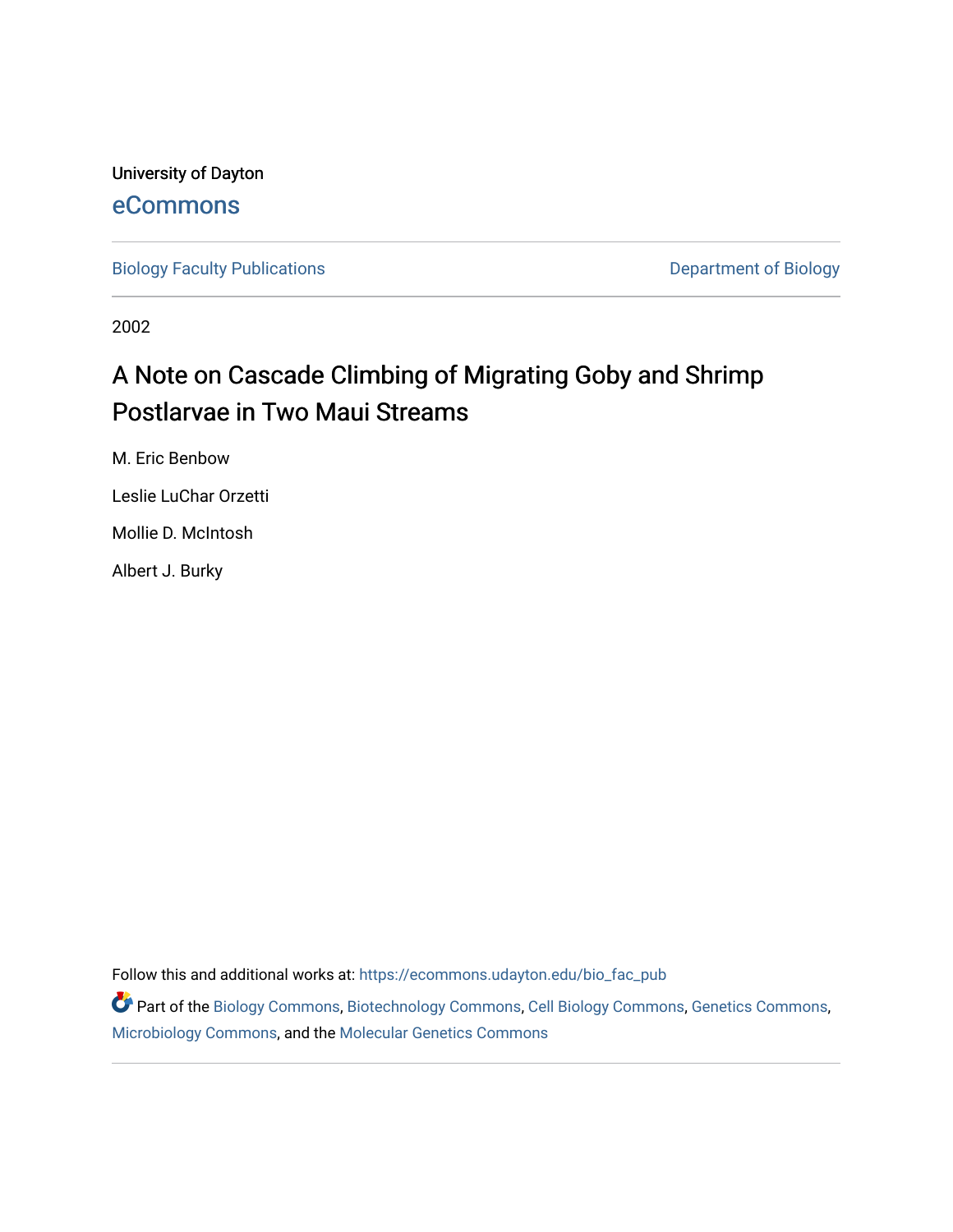*Micronesica* 34(2):243-248, 2002

## **A note on cascade climbing of migrating goby and shrimp postlarvae in two Maui streams**

#### M. ERIC BENBOW<sup>1</sup>

*Department of Biology, University of Dayton, Dayton, OH 45469-2320*

## LESLIE L. ORZETTI

*Department of Environmental Science and Public Policy, George Mason University, Fairfax, VA 22030*

MOLLIE D. MCINTOSH

*Department of Entomology, Michigan State University, E. Lansing, MI 48824-1115*

## ALBERT J. BURKY

*Department of Biology, University of Dayton, Dayton, OH 45469-2320*

**Abstract—**In this study, we documented cascade climbing rates of 133 and 230 postlarvae of *Lentipes concolor* (O'opu alamo'o) and *Atyoida bisulcata* (Opae kahaole), respectively, from two streams on the island of Maui, Hawaii. Climbing measurements and observations were made of postlarvae at the water-substrate interface in cascade habitats of constricted water flow. Both species were observed to move in short bursts of forward progression within or above the pulsing water-substrate interface. Goby postlarval climbing rates ranged from  $0.04 - 1.50$  cm s<sup>-1</sup> and were slower than shrimp rates which ranged from  $0.30 - 3.06$  cm s<sup>-1</sup>. The high variability is attributed to the bursting movement behaviors exhibited by both species. During one night of monitoring, a mean of 9.4 shrimp min<sup>-1</sup> were observed to climb along  $\sim 0.4$  m stretch of the watersubstrate interface, resulting in conservative recruitment estimate of 564 shrimp h<sup>-1</sup>. Potential applications to stream management are discussed.

## **Introduction**

The Hawaiian Islands are faced with large scale stream degradation where most streams are either partially or fully diverted, dammed, or channelized. The

<sup>1</sup> Present Address: Department of Entomology, Michigan State University, E. Lansing, MI 48824-1115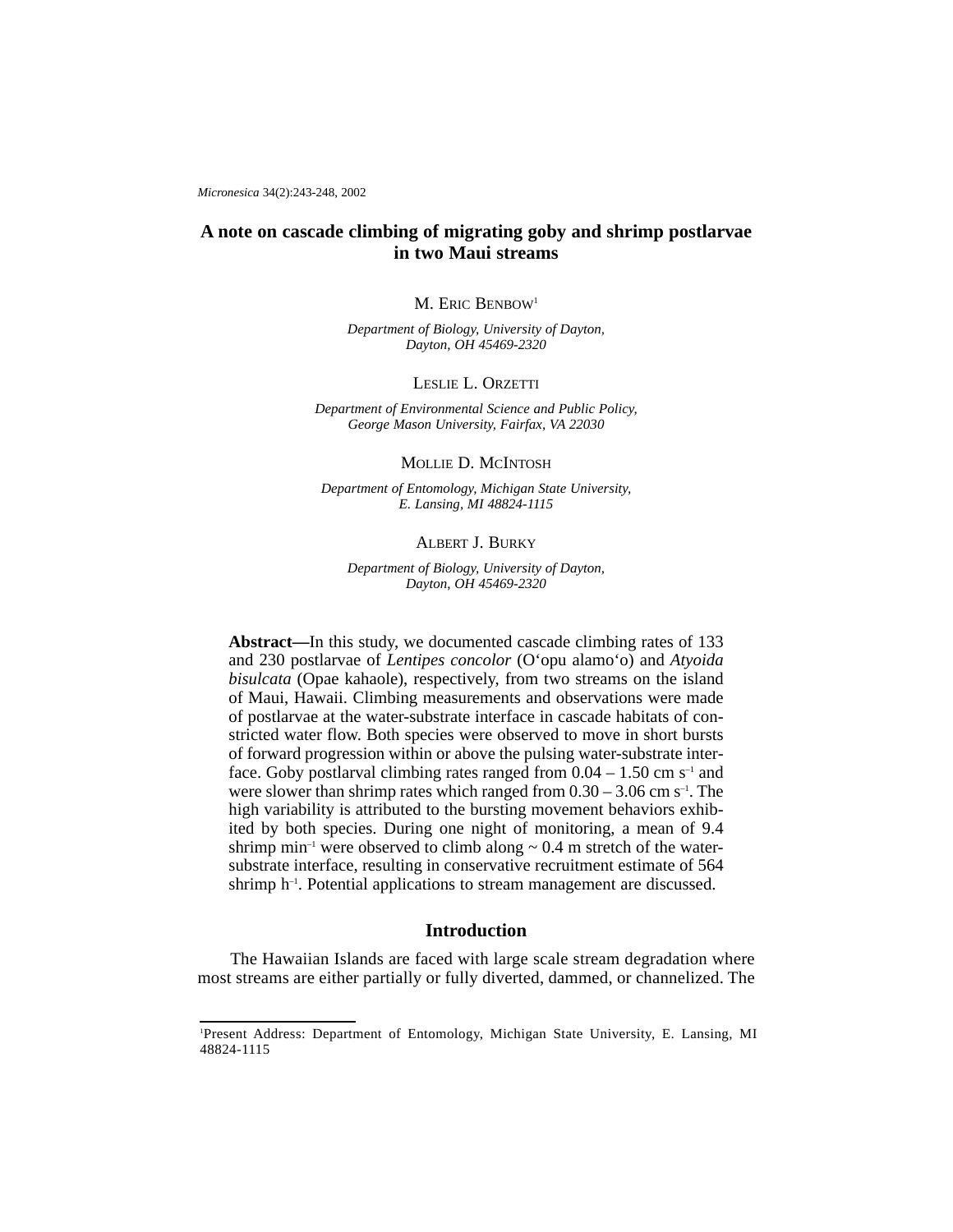#### 244 Micronesica 34(2), 2002

native, amphidromous fauna are particularly sensitive to stream degradation (Timbol & Maciolek 1978). Amphidromy, a form of diadromy (see McDowall 1996), involves a life cycle with breeding adults in the upper stream reaches. Eggs are laid on the benthic substrate and, upon hatching, larvae are swept to the ocean to spend from three months to over a year (Radtke et al. 1988) developing before recruitment, as postlarvae (*hinana*), back into the freshwater streams. Stream degradation can: (1) destroy adult breeding habitat (e.g., channelization), (2) prevent complete larval drift to the ocean (e.g., diversions), and 3) obstruct postlarval recruitment back into breeding stream habitat (e.g., weirs and dams).

There are five amphidromous fish species native to Hawaii with four endemic (Gobiidae: *Lentipes concolor, Sicyopterus stimpsoni, Stenogobius hawaiiensis;* Eleotridae: *Eleotris sandwicensis*) and one indigenous (Gobiidae: *Awaous guamensis*) to the Indo-Pacific. In addition, the native stream shrimp (*Atyoida bisulcata*), prawn (*Macrobrachium grandimanus*), and snail (*Neritina granosa*), as well as an introduced prawn (*Macrobrachium lar*), are amphidromous. As postlarvae, these species migrate back into the streams from the ocean and may encounter cascades and waterfalls that inhibit upstream movement of most nonamphidromous species. The larger cascades and waterfalls inhibit upstream progression of *E. sandwicensis* and *S. hawaiiensis.* Also, in most Hawaiian streams there are areas of constricted, high velocity flows between rocks and boulders that can make up portions of cascades and the lips of waterfalls. These habitats can impede upstream swimming, making it necessary for postlarvae to climb out of the water near the water-substrate interface, through a shallow (a few mm) splashing fringe layer of water, until reaching lower velocity areas above the flow constriction. The goby species that successfully climb these habitats as postlarvae (i.e., *A. guamensis, L. concolor* and *S. stimpsoni*) are thought to use their fused pelvic fins (forming a ventral sucker) to hold, or "suction" to vertical or high gradient substrates (e.g., under the lips of waterfalls), and their pectoral fins to provide the necessary forward thrust. Migrating shrimp and prawn postlarvae are thought to use their tarsal claws for both functions.

As part of another study addressing the seasonal and diurnal recruitment patterns of the amphidromous species, we had the opportunity to make observations and quantitative measurements of goby (*L. concolor*) and shrimp (*A. bisulcata*) postlarvae climbing in several areas of constricted, high velocity flows in Makamaka'ole Stream and Hanaw'i Stream during several months of 1999, 2000 and 2001. The objectives of this paper are to introduce these observations and measured climbing rates, information which has not been previously published, and that provides important information for developing additional hypotheses and experimental protocols associated with understanding migration and climbing rates of the native Hawaiian amphidromous fauna. In addition, data on postlarval migration and climbing can be important in assessing appropriate minimum stream flow requirements necessary for mitigation and restoration plans.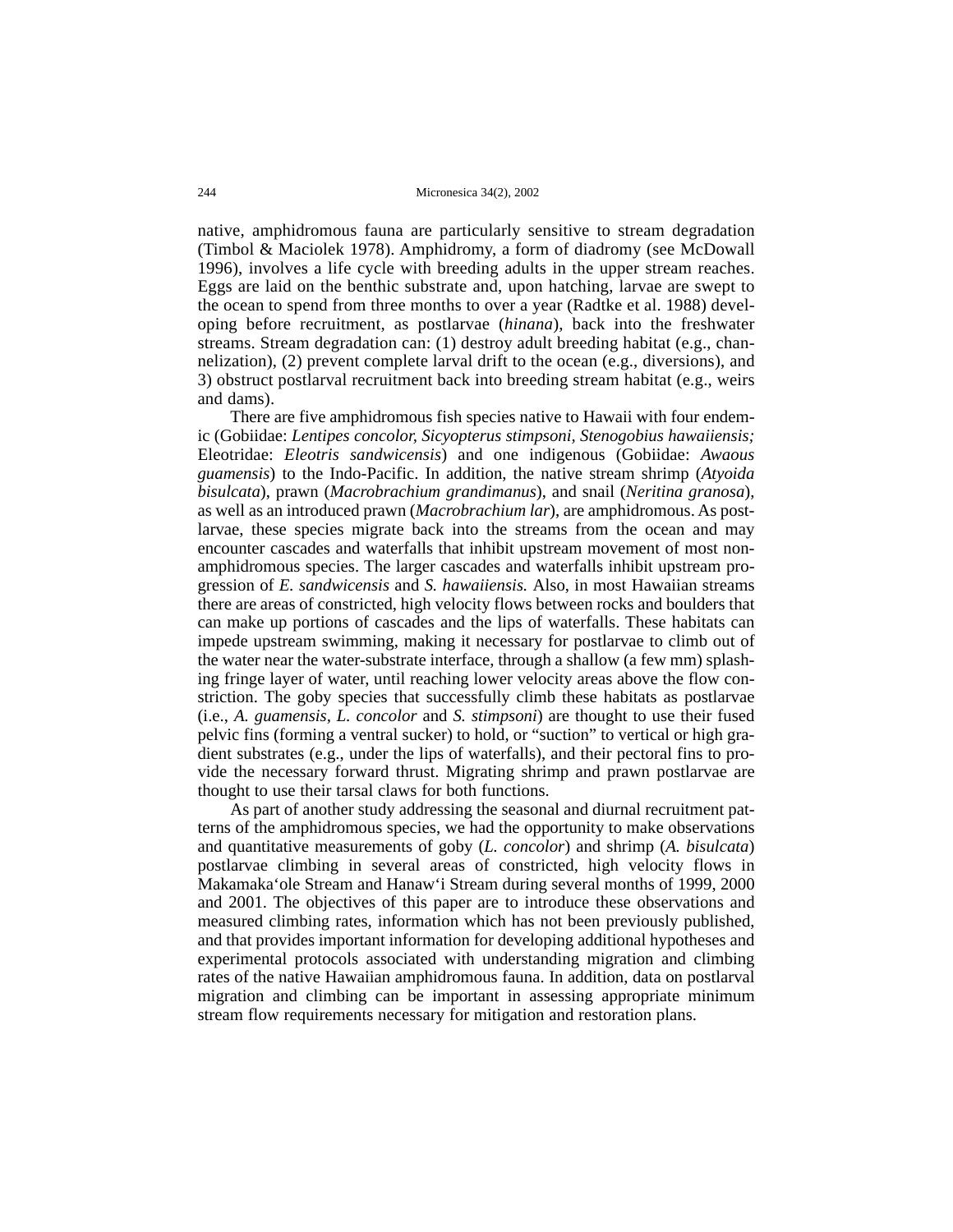## **Methods**

Makamaka'ole Stream is part of the West Maui Mountains (Mauna Kahalawai) and located on the northern windward shore of Maui. The watershed drains an area of 5.69 km<sup>2</sup>, and is one of the few remaining free flowing streams of the island, except for a few negligible taro diversions. Land use in the area is mainly cattle ranching and is increasing in suburban housing development. Data were collected and observations made approximately 150 m upstream of the mouth at two small cascades. Hanaw'i Stream is a larger stream located along the northern coast of East Maui (Mauna Haleakala) draining an area of 14.36 km<sup>2</sup>. Stream flow is disrupted by several diversions upstream of a large freshwater spring. All data were collected and observations made below this spring (~ 80 m upstream of the ocean) at two small cascades.

Climbing data were collected on a total of 133 *L. concolor* postlarvae between 0915 and 1530 on 3 May 2000 in Makamaka ole Stream ( $N = 99$ ) and 28 May 2001 in Hanaw'i Stream (N = 34). This time period covers *L. concolor* and *S. stimpsoni* postlarval peak migration from about 1100 – 1500 (Nishimoto & Kuamo'o 1997; M.E. Benbow, unpublished data). Because the shrimp are nocturnal, peak migration is usually continuous after dusk but peaks from 2100 to 0300 (M.E. Benbow, unpublished data). Shrimp data were only collected in Makamaka'ole Stream from  $2130 - 0254$  on 29 July 1999 (N = 150) and 23 June 2000 ( $N = 80$ ). In addition to climbing data, the total number of shrimp passing a marked spot on the substrate for two 10 min periods was recorded on 23 June 2000.

Observations and climbing rate measurements for fish and shrimp postlarvae were made in areas directly adjacent to high velocity water in shallow splash zones at the water-substrate interface. Climbing distances (from  $5 - 20$  cm) were measured and marked onto flat rock surfaces at the water-substrate interface using a centimeter ruler. Climbing rates were made by timing an individual over a measured distance. Distances for individuals that were swept from the substrate during erratic pulses of water were estimated to the nearest 0.5 cm. A stopwatch was used to record climbing speed to the nearest 0.1 s. All data were converted to rates expressed as cm s–1.

In order to synthesize data, nonparametric Wilcoxon/Kruskal-Wallis Rank Sums tests were run between dates for each species. Testing for the effect of sampling date (and stream for the goby data) on climbing rates would allow us to pool data between dates or streams (i.e, for the goby postlarvae) if there was not a significant difference.

### **Results and Discussion**

The Wilcoxon/Kruskal-Wallis Rank Sums tests found no significant differences in postlarval climbing rate between streams (goby:  $\chi^2 = 2.586$ , d.f. = 1, p = 0.108) or dates (shrimp:  $\chi^2 = 2.617$ , d.f. = 1, p = 0.106). Therefore, we pooled all the respective goby ( $N = 133$ ) or shrimp ( $N = 230$ ) data over all dates of study. Mean (SD) goby and shrimp climbing was 0.26 (0.26) and 1.13 (0.51) cm  $s^{-1}$ ,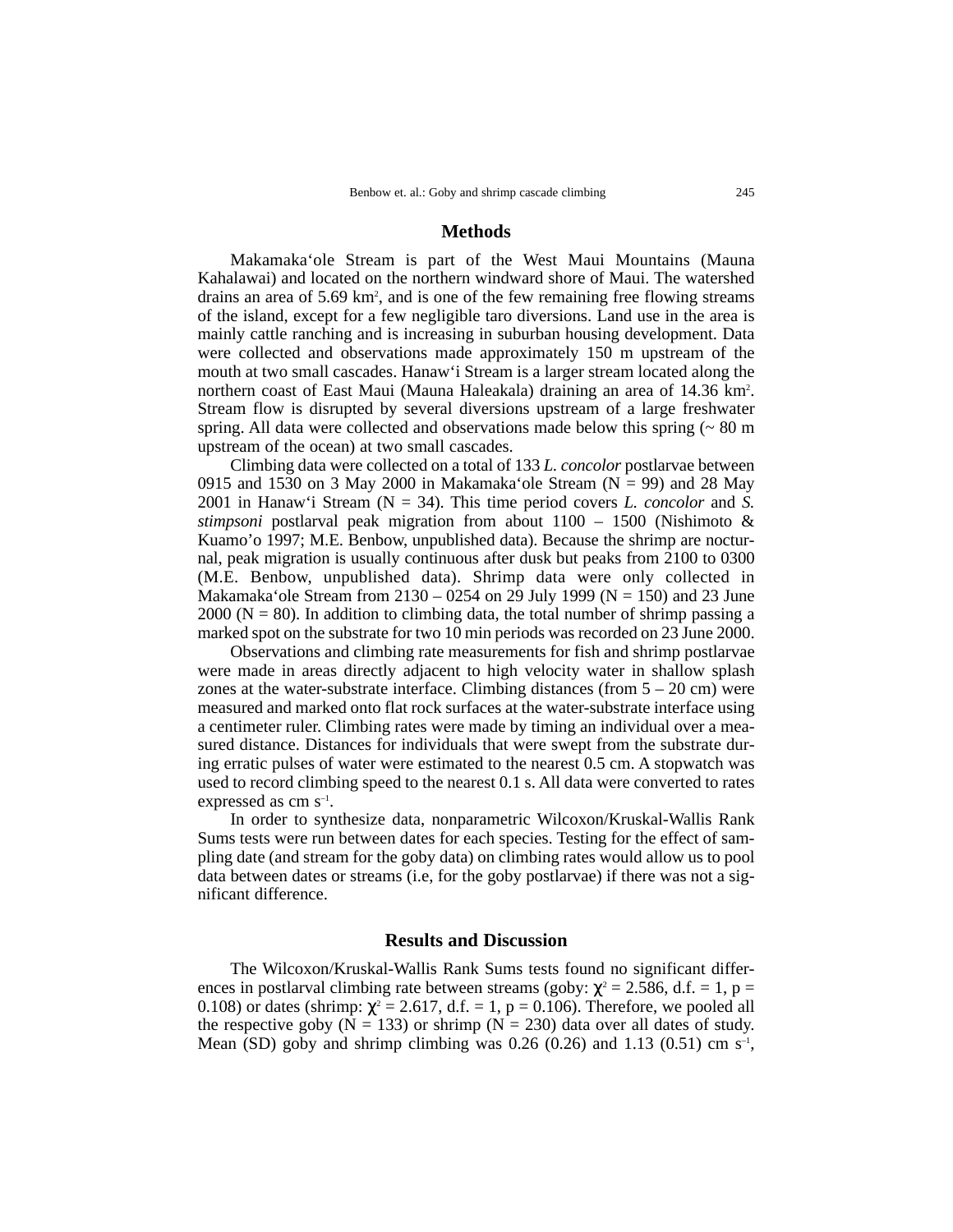246 Micronesica 34(2), 2002

respectively (Figure 1). There was high variability in climbing rates with ranges from 1.50 - 0.04 cm s<sup>-1</sup> and 3.06 - 0.30 cm s<sup>-1</sup> for the goby and shrimp, respectively. The large variability may be because the postlarvae climb in a stop-and-go fashion within the erratic splash zones of high velocity waters. This movement pattern probably reduces the probability of being swept from the substrate while climbing. Observer influence was minimal. Qualitative observations of the gobies were made from several meters away that agreed with observations made during measurements. This was further supported by infrared video of climbing postlarval shrimp taken  $\sim$  2 m away without lights.

Flow in climbing habitats is not constant, and is characterized by fluctuating depth and velocity in unpredictable pulses. The slightest change in these conditions probably alters the flow microhabitat for the postlarvae. These flow fluctuations occur at a scale that may be critical at body lengths between of 17.0 and 5.0 mm for the goby and shrimp postlarvae, respectively. Additional observations found that some individual postlarvae were swept off substrates by large and quick pulses of water; while other postlarvae would change their path after a short burst of flow. We propose that this erratic flow pattern induces cues for the postlarvae to "jump" in small bursts.

During two, 10 min time intervals on 23 June 2000 in Makamaka'ole Stream, the total number of passing shrimp postlarvae were counted. In the first and second 10 min intervals 107 and 81 shrimp postlarvae climbed up a path of  $\sim 0.4$  m along the splash zone of a boulder with tightly constricted flow. If these data are



Figure 1: Box plots of amphidromous goby (*Lentipes concolor*) and shrimp (*Atyoida bisulcata*) postlarval climbing rates in Makamaka'ole Stream and Hanaw'i Stream (data pooled for each stream). The horizontal line within each box represents the median within the inter-quartile range (50% of the data). The open circles represent outliers.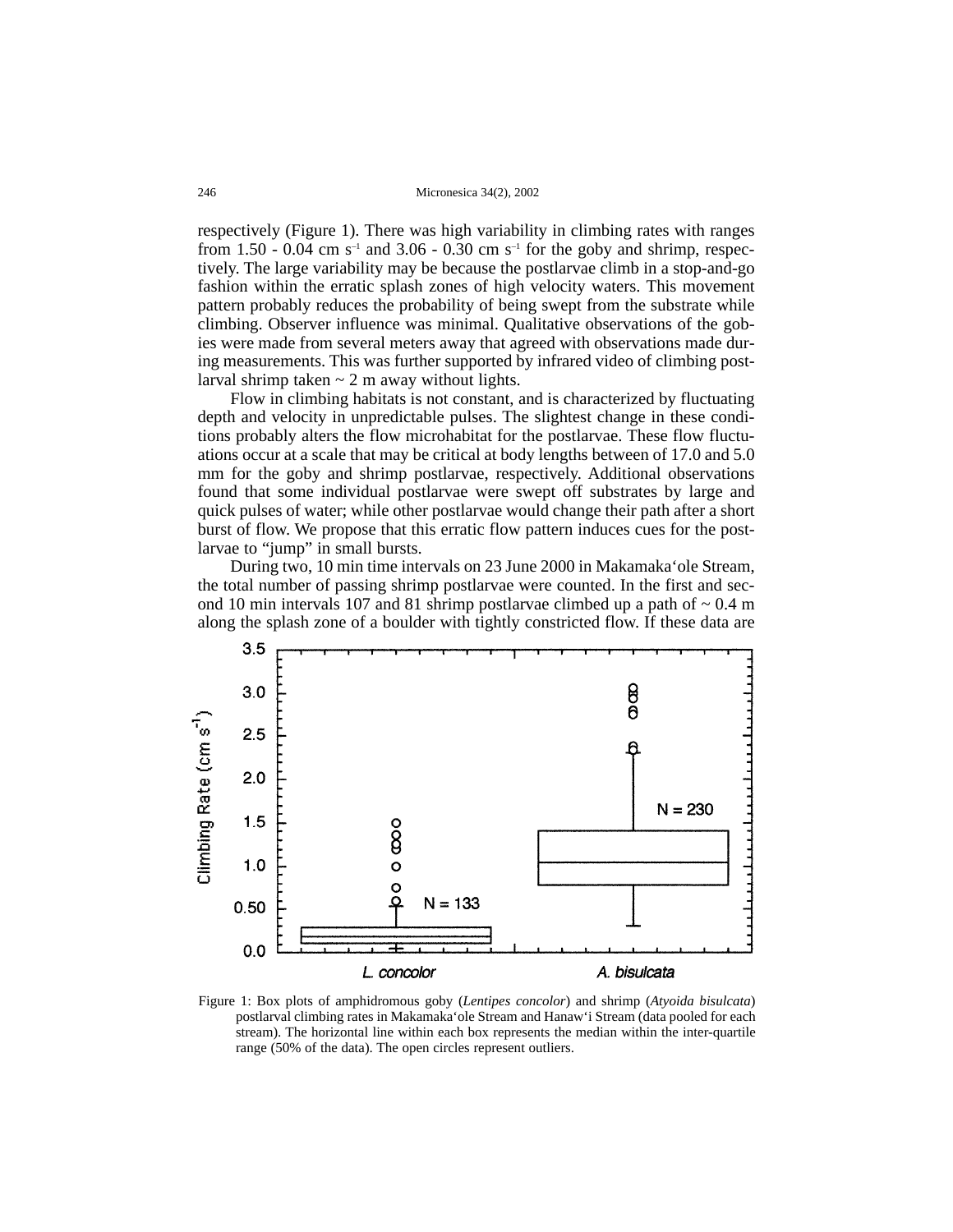converted to numbers passed per minute, a mean of 9.4 shrimp min–1, or 564 shrimp  $h^{-1}$ , is obtained. Considering that we undoubtedly missed additional postlarvae moving in interstitial spaces and on the other side of the constricted water area, this mean recruitment is certainly conservative. However, if this estimate is extrapolated for the hours of peak migration time (2100 – 0300) for one night, the estimated shrimp recruitment that night was  $3,384$  shrimp  $d^{-1}$ . Obviously additional data are needed to corroborate these findings; however, these data provide an initial estimate of shrimp recruitment potential into Makamaka'ole Stream.

We have documented short term climbing rates and behavior of two species of endemic Hawaiian amphidromous species. Because these two species are known to be the highest (i.e., elevation) amphidromous climbers with populations found above the highest waterfalls in the Hawaiian Islands (Englund 1997), estimates can be made regarding climbing time requirements for these energetically costly habitats. There must be certain body size restrictions for climbing vertical substrates, which is probably dependent upon allometric scaling of body mass, length or volume to sucker volume and pectoral fin area, or tarsal claw morphology for the shrimp. Postlarval body size differences may play a role in explaining the adult fish longitudinal species occurrence patterns of Hawaiian streams (Kinzie et al. 1986).

Postlarval migration is probably slowest in areas of constricted flow that requires most individuals to climb out of the water at the water-substrate interface. Thus, with an understanding of climbing rate ranges in these habitats, better estimations can be made on time and flow requirements necessary for successful migration to particular locations within a stream. These estimations would be particularly useful when addressing flow mitigation strategies that may entertain the release of water from diversions for limited periods of time, with the goal to facilitate amphidromous faunal recruitment into diverted streams. Along with seasonal recruitment data, climbing rates may be helpful in answering such questions as, "How much and how long must water be released into the ocean in order to achieve postlarval recruitment above a certain elevation?" Additional studies are needed to determine species-specific spatial and temporal variation in cascade and waterfall climbing rates of Hawaii's amphidromous fauna.

## **Acknowledgements**

We are grateful to Brian Condon, Tim Fernandes, Kathy Jennings and Kathy Kopec for valuable field assistance during the long nights of data collection for this study, in addition to assistance throughout the last several years. Funding for this study was provided by Earthwatch Institute and the Center for Field Studies and the Department of Biology and Research Institute of the University of Dayton. We would also like to thank the Hawaii Department of Natural Resources, Division of Aquatic Resources for granting research permits, and for continued support of our stream research. We would also like to thank all of the Earthwatch volunteers that participated in data collection from 1999 - 2001.